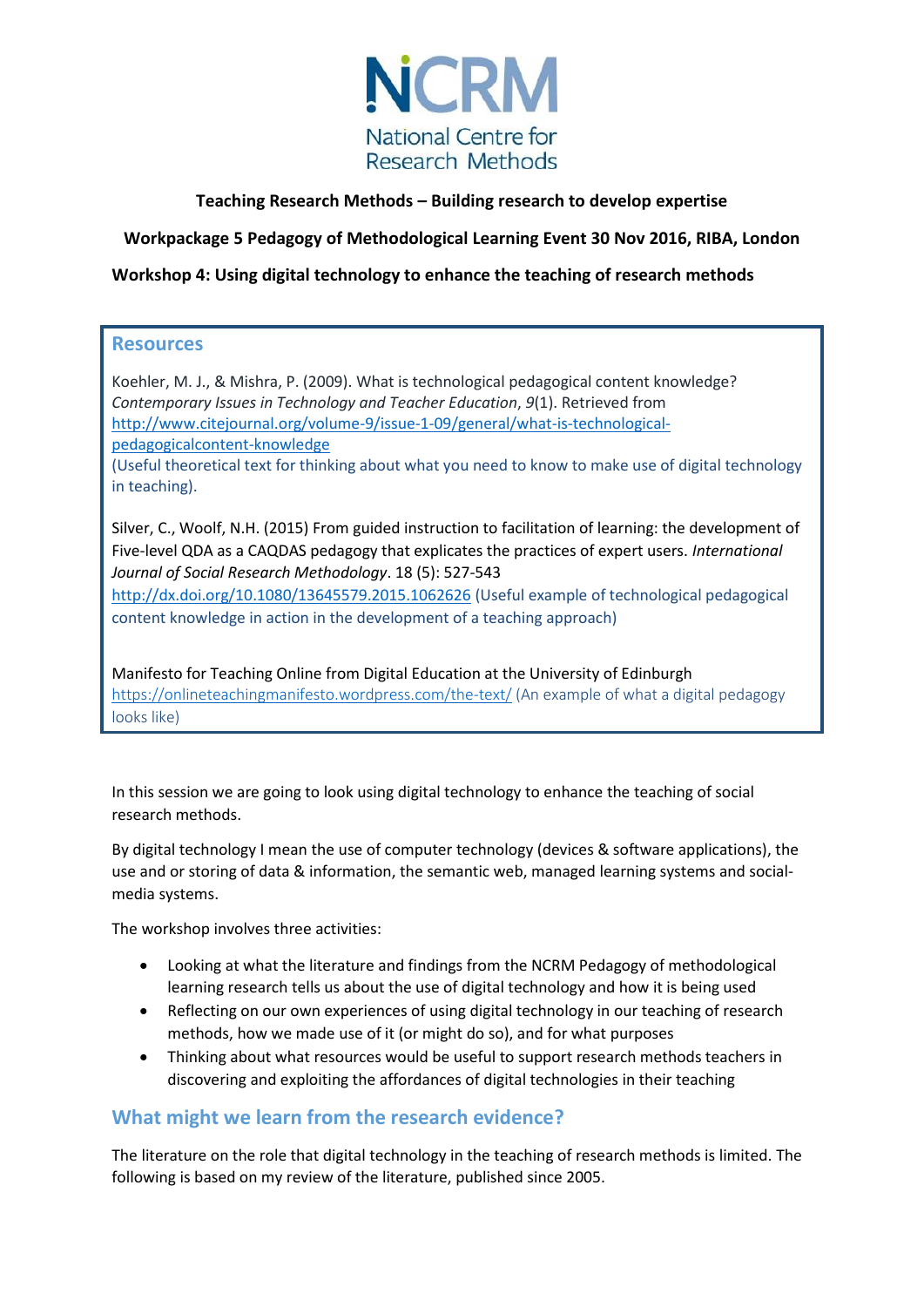| <b>Generic e-learning tools</b>           | Social research methods-specific       |
|-------------------------------------------|----------------------------------------|
| Virtual Learning Environments (VLEs) e.g. | Data collection software (e.g. online  |
| Blackboard, Moodle                        | questionnaire tools)                   |
| Assessment software e.g. Turnitin         | Data analysis software (e.g. NVivo, R) |
| <b>Discussion forums</b>                  | Data visualisation software            |
| Collaboration tools (e.g. WiKi's)         | Online data sets and resources         |
| Social Media                              |                                        |

# **What digital technologies are being used in the teaching of advanced social research methods?**

### **How digital technology is being used to support pedagogical goals**

Examples of how digital technology is being used to support pedagogical goals<sup>1</sup> are found in the literature, and are summarised below.

| <b>Pedagogic goals</b>                                                                                                                                                                       | Use of digital technology                                                                                                                                                                                                                                                                                                                                                                                                                                                                                                                                                                                                                                                                    |
|----------------------------------------------------------------------------------------------------------------------------------------------------------------------------------------------|----------------------------------------------------------------------------------------------------------------------------------------------------------------------------------------------------------------------------------------------------------------------------------------------------------------------------------------------------------------------------------------------------------------------------------------------------------------------------------------------------------------------------------------------------------------------------------------------------------------------------------------------------------------------------------------------|
| Active Learning - making the research process<br>visible by actively engaging students in aspects<br>of the research process and highlighting the<br>connections between theory and practice | Teachers and students use actual survey data to<br>explore topical issues and make connections<br>between theory and methodology<br>Teacher uses an interactive white board to<br>demonstrate quantitative analysis technique,<br>then students and teacher work through an<br>example together (students using analysis<br>software on a computer) before the student<br>does one on their own                                                                                                                                                                                                                                                                                              |
| Learning through doing - facilitating learning<br>through the experience of conducting research                                                                                              | Students undertake their own research project<br>(individually and or as a group) using digital<br>research tools, such as writing their own web<br>questionnaire using software like<br>SurveyMonkey, analysing qualitative data using<br>a software package such at Nvivo, or creating a<br>Wiki to support the writing up of a group<br>research project.<br>Software may also be used so that students can<br>experiment, e.g. finding out what happens if<br>they change the parameters of a statistical<br>model. Students may develop their research<br>proposal using online peer review software,<br>where students gain experience in reviewing<br>their peers' research proposals |
| Critical reflection - encouraging critical<br>reflection on research practice                                                                                                                | Online peer review or online collaboration tools<br>are used, with students reviewing their own<br>research proposal in light of comments<br>received from their peers and tutor<br>Students critique the data they collected as part<br>of a group research project                                                                                                                                                                                                                                                                                                                                                                                                                         |

<sup>1</sup> Earlier work by (Kilburn et al. 2014) identified three overlapping pedagogical goals expressed by teachers of advanced social research methods: active learning; learning by doing and critical reflection.

**.**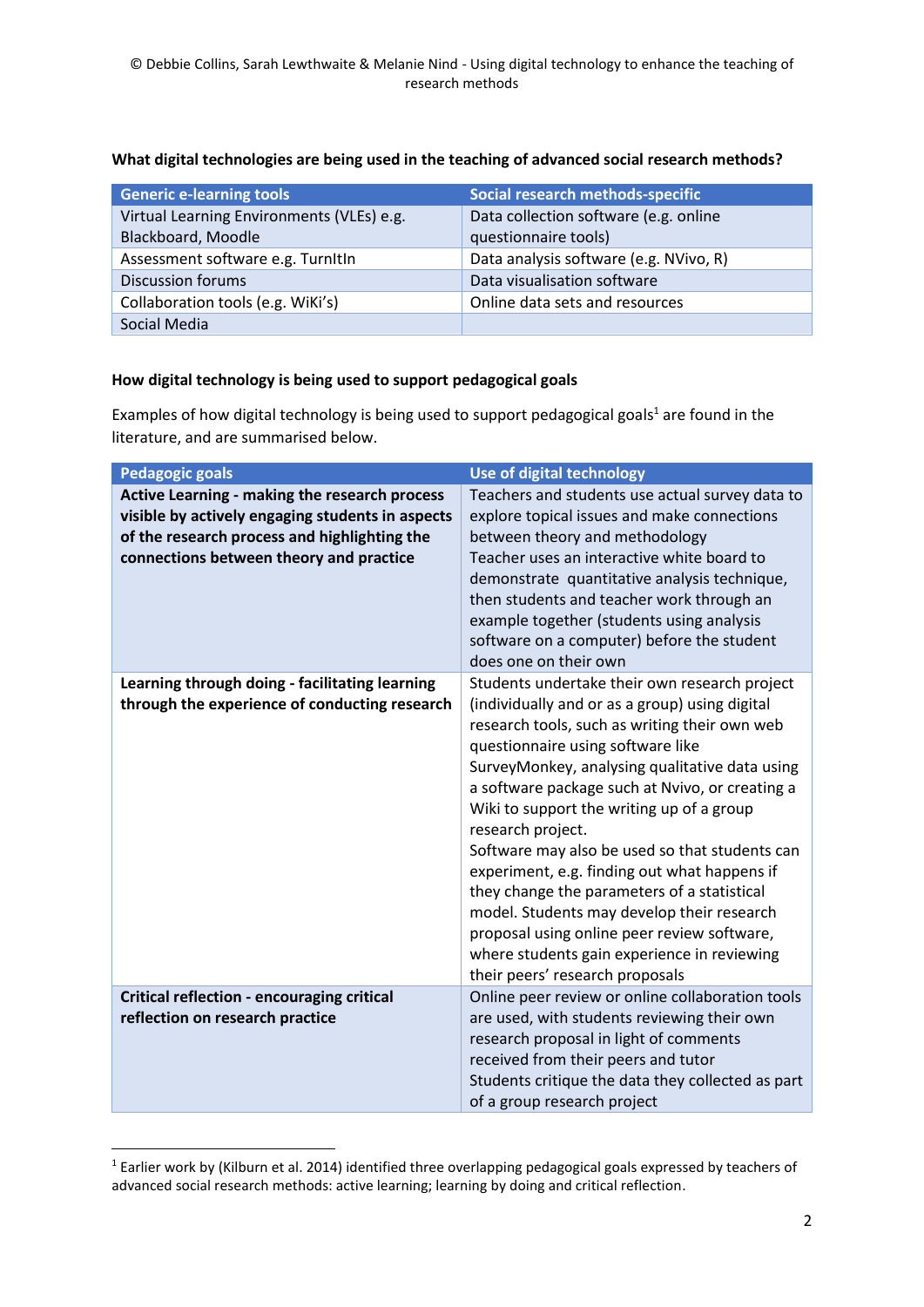### **Examples of how digital technology is supporting and developing pedagogic goals**

In the literature I found some examples of how digital technology is being used to support pedagogical goals. These examples are summarised below.

| Ways in which digital technology is<br>supporting/ developing ASRM pedagogic<br>goals | <b>Activities &amp; approaches</b>                                                                                                                                                                                                                                                                                                            |
|---------------------------------------------------------------------------------------|-----------------------------------------------------------------------------------------------------------------------------------------------------------------------------------------------------------------------------------------------------------------------------------------------------------------------------------------------|
| <b>Builds students and teacher confidence</b>                                         | developing students understanding of data<br>$\bullet$<br>analysis software architecture & skills in<br>using its features<br>creating web interfaces that allow students<br>$\bullet$<br>to explore survey data with minimal<br>guidance<br>using interactive/collaborative tools to<br>$\bullet$<br>create collective, safe learning spaces |
| Helps students achieve their learning<br>outcomes                                     | practising ASRM skills & exam technique<br>٠<br>through use of online quizzes<br>receiving regular, fast feedback<br>٠<br>identifying problematic threshold concepts<br>$\bullet$                                                                                                                                                             |
| <b>Facilitates communication</b>                                                      | between students, students & teachers,<br>$\bullet$<br>students and the outside world                                                                                                                                                                                                                                                         |
| Assists with breaking down barriers to<br>learning                                    | facilitates access to learning resources<br>٠<br>can learn at a place and time of student's<br>$\bullet$<br>choosing                                                                                                                                                                                                                          |

**Consider: how complete a picture does the literature paint of the uses of digital technologies in the teaching of social research methods?**

### **What we have learned from our Pedagogy of Methodological Learning research so far**

In our research we have spoken with research methods teachers who are using digital technologies in their teaching, as the medium through which they teach (online) and as part of their teaching. Some additional digital technologies were mentioned, that the literature review had not identified: creating and making use of video; interactive online documents; and software development practices such as hackathons and sprints.

Our research is highlighting a range of different approaches, strategies and tactics to teaching research methods in online environments

The technology can be seen as liberating.

"I think working online means you don't have all the baggage of … 'now we have to write the lecture, that's going to take an hour and it's going to happen on a Wednesday afternoon'. You can dispense with all the expectations around how you deliver Research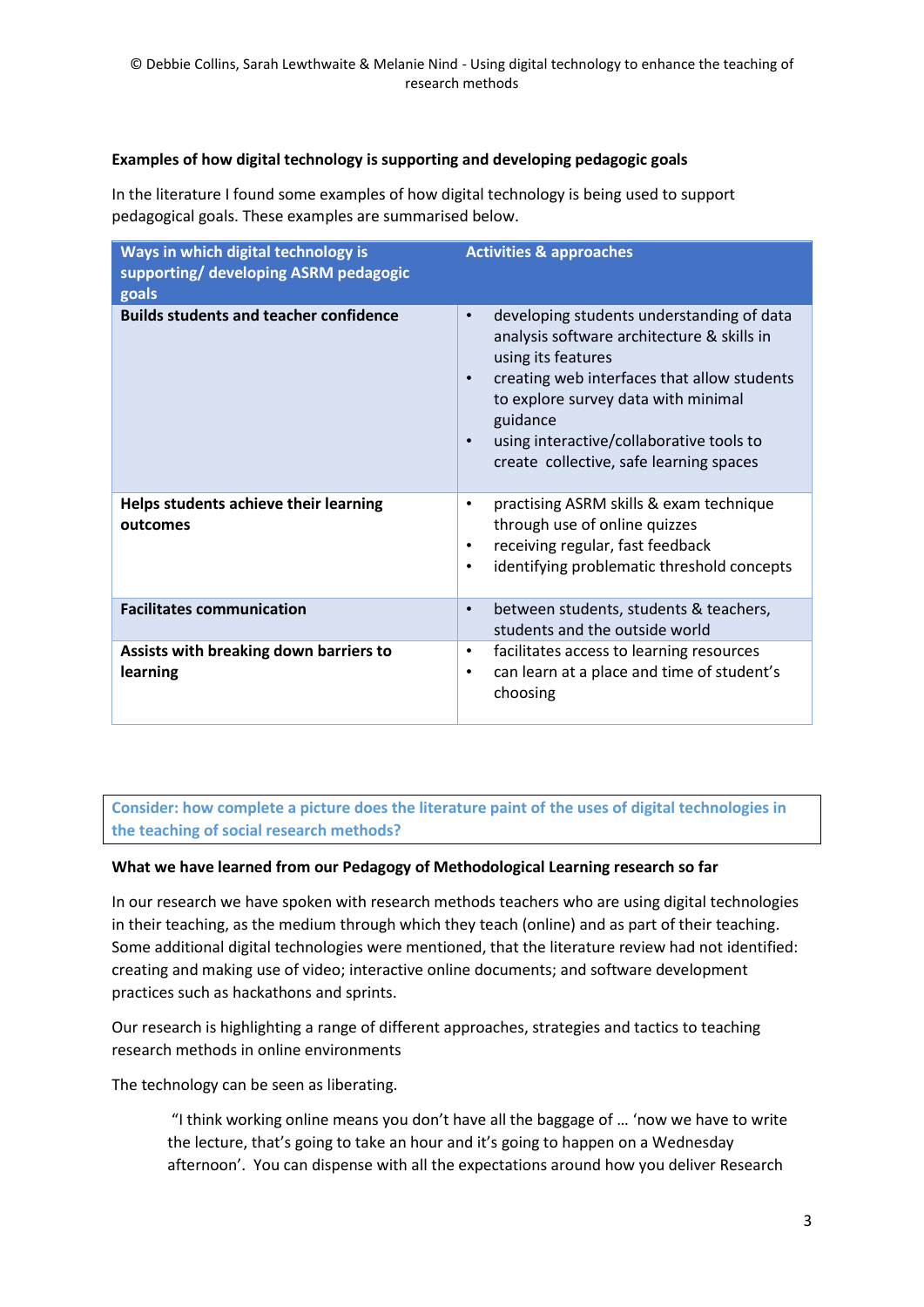Methods, and think about, well, what would be a creative way to think about this issue around transcription and what it means to do that, for example."

It can introduce new ways of thinking, for example, what Richard Rogers calls the 'digital turn' which involves social researchers making use of approaches such as 'hackathons, skill share workshops and sprints, these sort of traditions' to develop digital research skills and methods.

However, it can also bring challenges. The institutional infrastructure may not be set up to support online courses or teaching (for example, one of our participant's talked about how library books only existed in physical form rather than as e-books, reflecting the university's preconception that students would visit the library in person to borrow resources. This was not practical for the students of this online Masters course, who were spread across the globe). Some other challenges mentioned by our research participants are presented below, along with the way(s) in which they have attempted to tackle them.

| <b>Challenge</b>              | How have teachers/ course leaders attempted to tackle it            |
|-------------------------------|---------------------------------------------------------------------|
| How to engage students in     | "In our course, we don't have any lecturers at all. Each week is    |
| research methods (in an       | structured around a topic, or topics, and students do some core     |
| online setting)               | readings and some additional readings. We have a discussion         |
|                               | area, where tutors and students talk together about the issues      |
|                               | that came up in their readings. And then we have a set of           |
|                               | activitiesto get a real feel for what some of the stuff involves    |
|                               | and what it feels like to do itSo for example in the first week of  |
|                               | the course, we have about six or seven short interviews that I did  |
|                               | with people doing digital research, in a bunch of different         |
|                               | contexts, and we asked students to transcribe them",                |
| Getting to know your students | "I make assumptions obviously to start with, about where, what      |
| in an online setting (to      | their [student] background is and so on But most of all I guess     |
| support a student-centred     | it comes from dialogue with them. In talking to them you            |
| approach)                     | suddenly realise they've got that point, move on to the next one.   |
|                               | Or that issue was easy, what about something a bit more             |
|                               | challenging? That kind of thing. So it's very much something that   |
|                               | gets adapted and adopted as I go through the course  within         |
|                               | the constraints of the topic for that week or that session.         |
| Adopting an experiential      | "I make them do an observation, and I tell them to go out and       |
| learning approach in a MOOC   | observe people waiting, and observe their behaviour and             |
| environment                   | describe it, very detailed. Then they have to post that online, or  |
|                               | they have to hand it in, and other people have to peer review it.   |
|                               | I make the others think about it  later on, they have to hand       |
|                               | in their reworked assignment again, and then the others have to     |
|                               | use the peer review to code it. So I ask them to code read          |
|                               | what's on the observations, and  make them write a little piece     |
|                               | about it. And that was really, really, really hard at the beginning |
|                               | of this MOOC: to make people understand that this was not just      |
|                               | peer reviewing, this was using a peer review because we didn't      |
|                               | have a coding tool."                                                |
| Teaching students how to use  | "I've taught NVivo for many years now in lab type situations, and   |
| software online settings      | one-to-one as well, and I'm quite used to the fact that students    |
|                               | get stuck, they do things you couldn't imagine they could do  or    |
|                               | they don't understand some kind of concept that they're             |
|                               | struggling with, that you want to try to explain to them. And       |